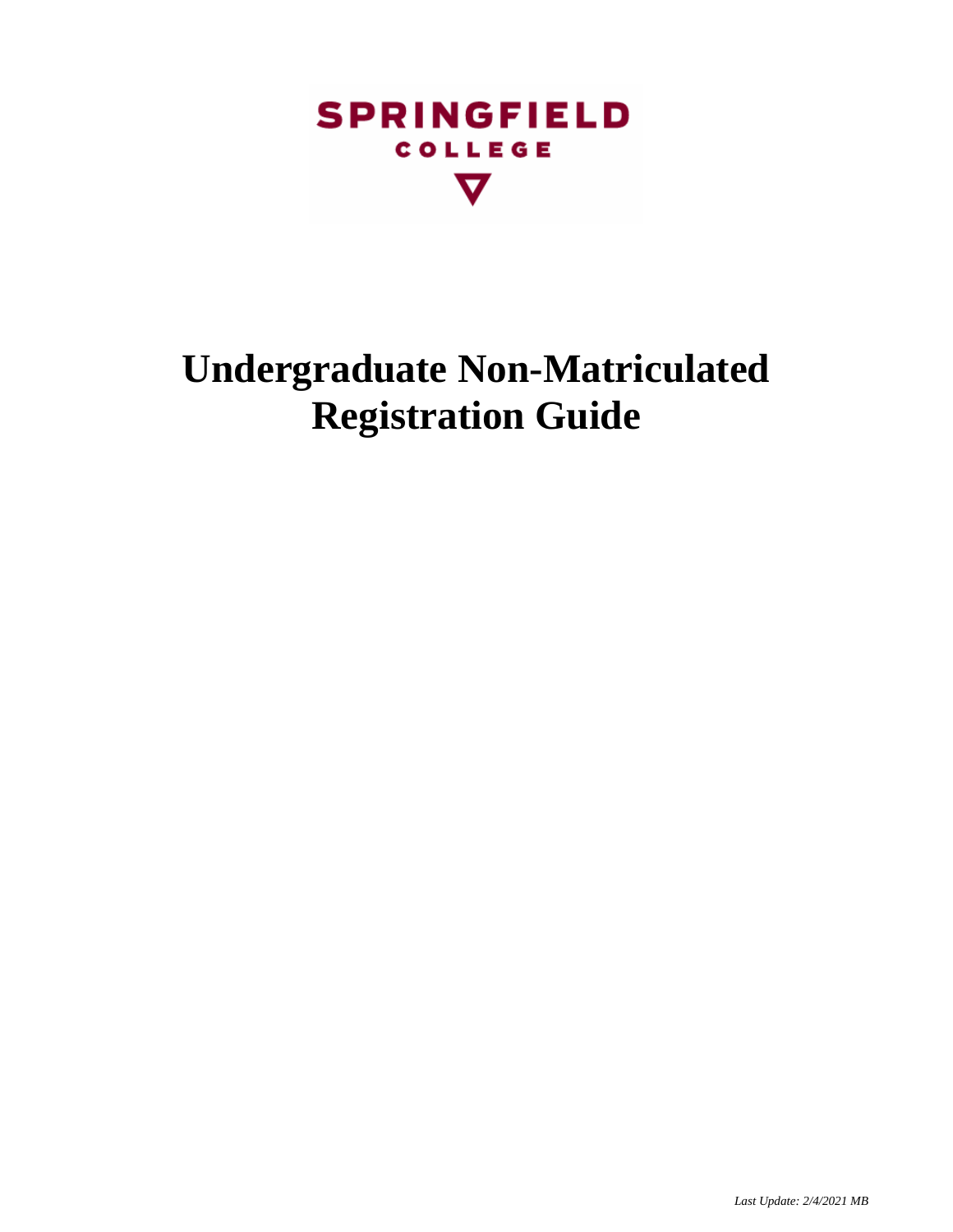## **Recommended Checklist**



#### **Initial Steps (Required Prior to Receiving Approval)**

- $\Box$ *Review the entirety of this Undergraduate Non-Matriculated Registration Guide*
- $\Box$ *Submit your Undergraduate Non-Matriculated Registration Request Form to the Registrar's Office* The form is available here: [https://springfield.edu/registrar/downloadable-forms.](https://springfield.edu/registrar/downloadable-forms)
- *Request and submit your sealed high school and/or college transcript*  $\Box$ Individuals are required to submit either an official transcript showing high school completion/equivalent (GED, HiSET, TASC, etc.) or a college transcript from their most recently attended institution. A sealed, paper transcript should be sent to Springfield College, Office of the Registrar, 263 Alden St., Springfield, MA 01109 while certified eTranscripts can be delivered to registrar@springfield.edu. The transcript(s) must also reflect completion of any prerequisite coursework, when applicable.

#### **Once Approved (Required Prior to Being Enrolled)**

 $\Box$ *Pay for your coursework*

> Approved individuals are required to pay for all non-matriculated coursework (\$1200 per credit for traditional coursework, \$500 per credit for ROCE regional/online coursework) prior to being enrolled. See Business Office description on next page for details regarding payment options.

#### **Once Enrolled**

 $\Box$ *Check your personal email address*

> The ITS department will send your Springfield College login credentials to the personal email address you provided on your Undergraduate Non-Matriculated Registration Request Form within 24 hours of the Registrar's Office enrolling you in your initial course. It is imperative that you review this email because you will need the provided login credentials to access all Springfield College systems.

 $\Box$ *Familiarize yourself with your Springfield College accounts*

> Make sure to login and familiarize yourself with PrideNET, your Springfield College email address, and Brightspace so you feel comfortable by the start of your course(s). Additional information about each is available in the Important Resources section of this guide.

 $\Box$ *Get your books*

A course's book information should be included on its syllabi in Brightspace. Students can buy or rent textbooks from the Bookstore located on the first floor of the Campus Union (next to Dunkin Donuts) or by using the link on this page: [https://www.bkstr.com/springfieldstore/home?cm\\_mmc=Redirect-\\_-](https://www.bkstr.com/springfieldstore/home?cm_mmc=Redirect-_-VanityURL-_-spfld.bkstr.com-_-10419) [VanityURL-\\_-spfld.bkstr.com-\\_-10419.](https://www.bkstr.com/springfieldstore/home?cm_mmc=Redirect-_-VanityURL-_-spfld.bkstr.com-_-10419)

 $\Box$ *Get a Springfield College Student ID Card*

Springfield College students are required to carry their ID card when on main campus. ID cards can be printed by the Technology Services Center (TSC) on the First floor of the Learning Commons. Please bring a copy of your schedule that includes your student identification number. Students can view/print their schedule from PrideNET.

#### $\Box$ *Get a parking permit through Public Safety (when applicable)*

All motor vehicles parked on campus must be registered with the Public Safety Department. Public Safety is available at 25 Portsmouth Street and additional information is available here: [https://springfield.edu/department-of-public-safety/vehicle-registration.](https://springfield.edu/department-of-public-safety/vehicle-registration)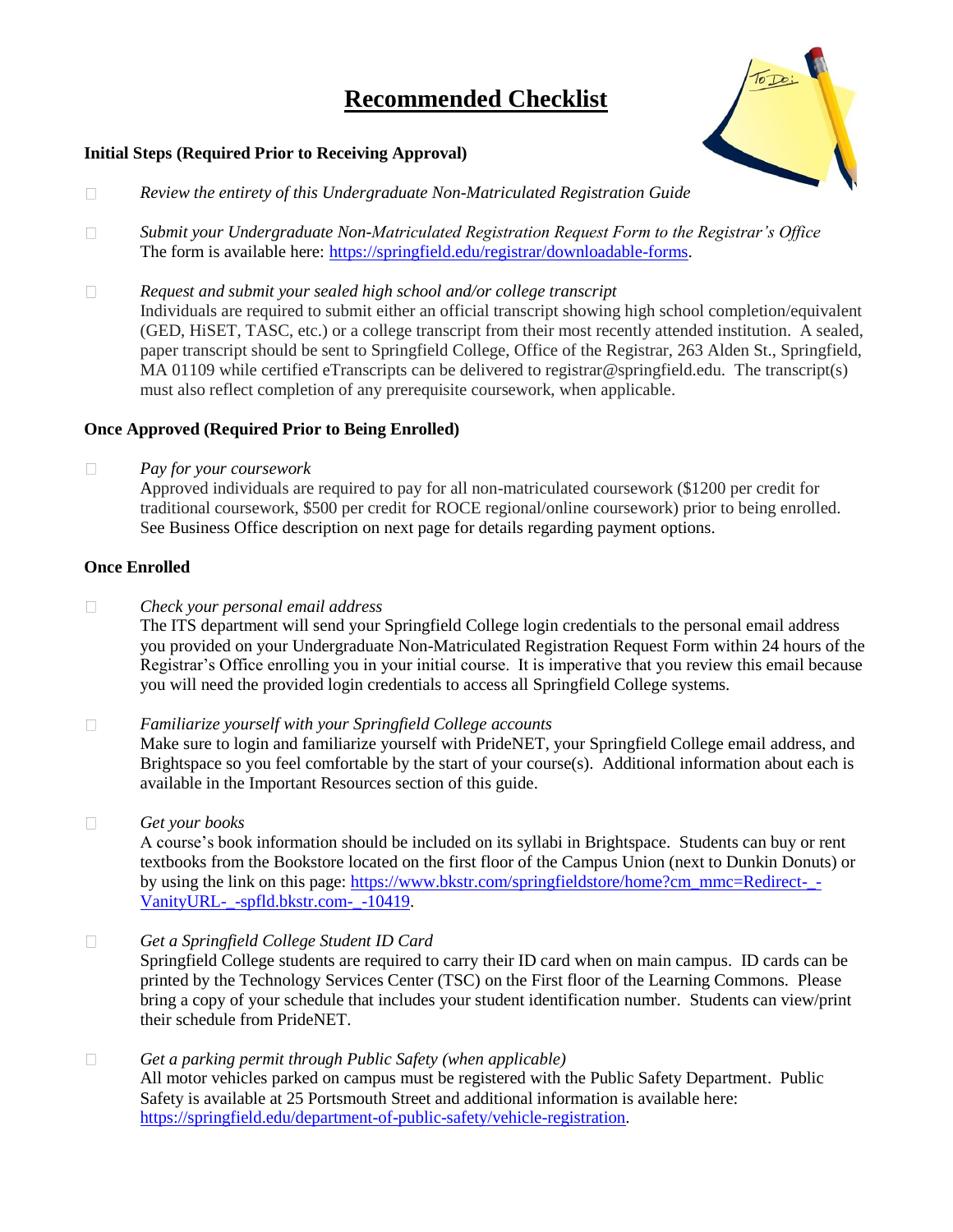### **Primary Offices**

#### **Registrar's Office**

Individuals who are interested in taking non-matriculated coursework should work directly with the Registrar's Office to get approved. The Registrar's Office also serves as an undergraduate non-matriculated student's first point of contact for most general inquiries or questions. The Registrar's Office is located on the first floor of the Administration Building is available via email [\(registrar@springfield.edu\)](mailto:registrar@springfield.edu) or phone (413-748-3530).

#### **Student Accounts Office**

Approved undergraduate non-matriculated students are required to pay for all non-matriculated coursework (\$1105 per credit for traditional coursework, \$500 per credit for ROCE regional/online coursework) prior to being enrolled. The Student Accounts/Business Office is on the first floor of Administration building and payment can be made by check in person or by mail to Student Accounts Office, 263 Alden St., Springfield, MA 01109. Students may also contact the Student Accounts Office for other possible payment methods via email [\(studentaccounts@springfield.edu\)](mailto:studentaccounts@springfield.edu) or phone (413-748-3183).

#### **Academic Advising Center**

Undergraduate non-matriculated students who are interested in later matriculating to Springfield College are recommended to contact the Academic Advising Center for assistance. The Academic Advising Center is located on the first floor of the Administration Building and is available via email [\(academicadvising@springfield.edu\)](mailto:academicadvising@springfield.edu) or phone (413-748-3379).

#### **Important Resources**

#### **Academic Calendar**

Prospective undergraduate non-matriculated students are encouraged to review the academic calendar to familiarize themselves with important academic dates like the first day of classes, the add deadline, the drop deadline, the course withdrawal deadline, the last day of classes, and the final exam schedule (when applicable). Of note, the Registrar's Office will not consider undergraduate non-matriculated registration requests for the first two weeks registration is open for returning matriculated students. Link:<https://springfield.edu/registrar/academic-calendars>

#### **PrideNET**

PrideNET is Springfield College's portal that provides individuals with shortcuts to their Springfield College email and Brightspace, among access to create tickets with ITS, view academic information including their course schedule and unofficial transcript, and to a wide range of forms that may needed during their enrollment period. Link:<https://pridenet.springfield.edu/ICS/>

#### **Brightspace**

Brightspace is Springfield College's learning management system (LMS) and each course is required to be listed there with the course syllabi. Students will obtain access to Brightspace within hours of being enrolled. Online or remote courses may use Brightspace regularly while in-person courses will range from using it often to sparingly based on the development of the course and the preferences of the instructor. Link:<https://springfieldcollege.brightspace.com/>

#### **Springfield College Email**

Springfield College uses a Google-based email platform where every student, faculty, and staff member receives their own unique @springfieldcollege.edu / @springfield.edu email address. By policy, an individual's Springfield College email account is the primary method of communication while enrolled at the institution. Link: [https://mail.google.com/mail/u/0/#inbox](https://mail.google.com/mail/u/0/%23inbox)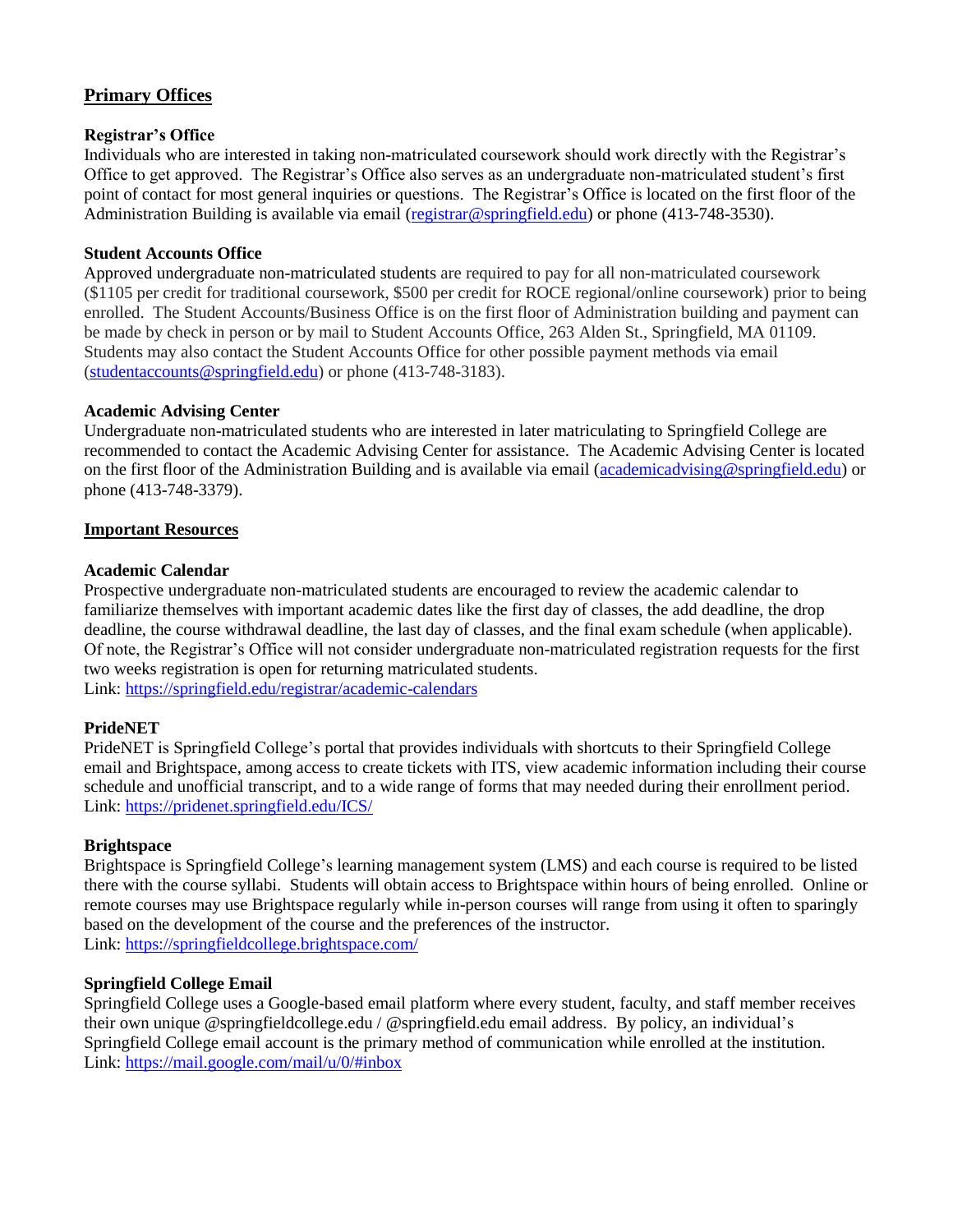#### **Academic Catalogs**

The academic catalog is a vital resource to all Springfield College students because it houses all of the institution's academic policies and course descriptions, in addition to information about the institution itself, our administration, and our degree programs.

Link:<https://springfield.edu/registrar/springfield-college-catalogs>

#### **Final Exam Schedule**

This final exam schedule identifies a course's final exam block based on the day/time of their initial class meeting each week. Students are also able to see the final exam block for each of their enrolled courses in PrideNET. Of note, some courses may not have a final exam scheduled through the institution's block schedule. It is imperative that any questions about a course's final exam be directed to the course instructor. Link:<https://springfield.edu/registrar/final-exam-schedule>

#### **Relevant Policies (from Academic Catalog)**

#### **Non-Matriculated Students**

A student who has not been admitted to a degree-granting program but who wishes to take courses is required to file a non-matriculated student data form along with other requirements. Non-matriculated students may be admitted to open courses for which they have the prerequisites. Student must make payment arrangements with the Business Office at the time of registration. Non-matriculated students who seek financial assistance for the term in which they are enrolled, must apply for and be accepted into a degree program by the following deadlines:

- October 1 for the Fall Semester
- February 15 for the Spring Semester
- June 1 for the Summer Semester

Undergraduate students must submit a high school diploma or GED certification.

#### **Adding and Dropping Coursework**

Springfield College maintains a one-week add period and a two-week drop period. Students should refer to the College calendar for specific dates for each term.

Add: During the first week of the term, students may add a course to their schedule through the online registration process. After the one-week add period, students may not make additions to their academic schedules.

Drop: During the first two weeks of the term, students may drop a course for which they have registered through the online registration process. Information about eligibility for tuition refunds can be obtained through the Business Office.

Exceptions to the add and drop deadlines can be made only by the Associate Vice President for Academic Affairs.

#### **Course Withdrawal**

After the ten-day drop period, students may, with the permission of their advisor and course instructor, withdraw (receive a grade of W) from a course anytime up to a point at which eighty percent of the course is completed (twelve weeks in a fifteen-week semester) by completing and submitting a request for Course Withdrawal. Exceptions to the withdrawal deadline can be made only by the Associate Vice-President for Academic Affairs. A "W" grade cannot be submitted for a student by the course instructor. Refer to the academic calendar posted on the Registrar's Office web page for exact dates.

After that date, a student must receive approval of the Associate Vice President for Academic Affairs to withdraw from a course or courses. Approval will only be granted for documented medical or other extraordinary circumstances. In all other cases, the student will receive the grade earned in the course.

Note: For information regarding the tuition refund policy, please contact the Bursar's Office.